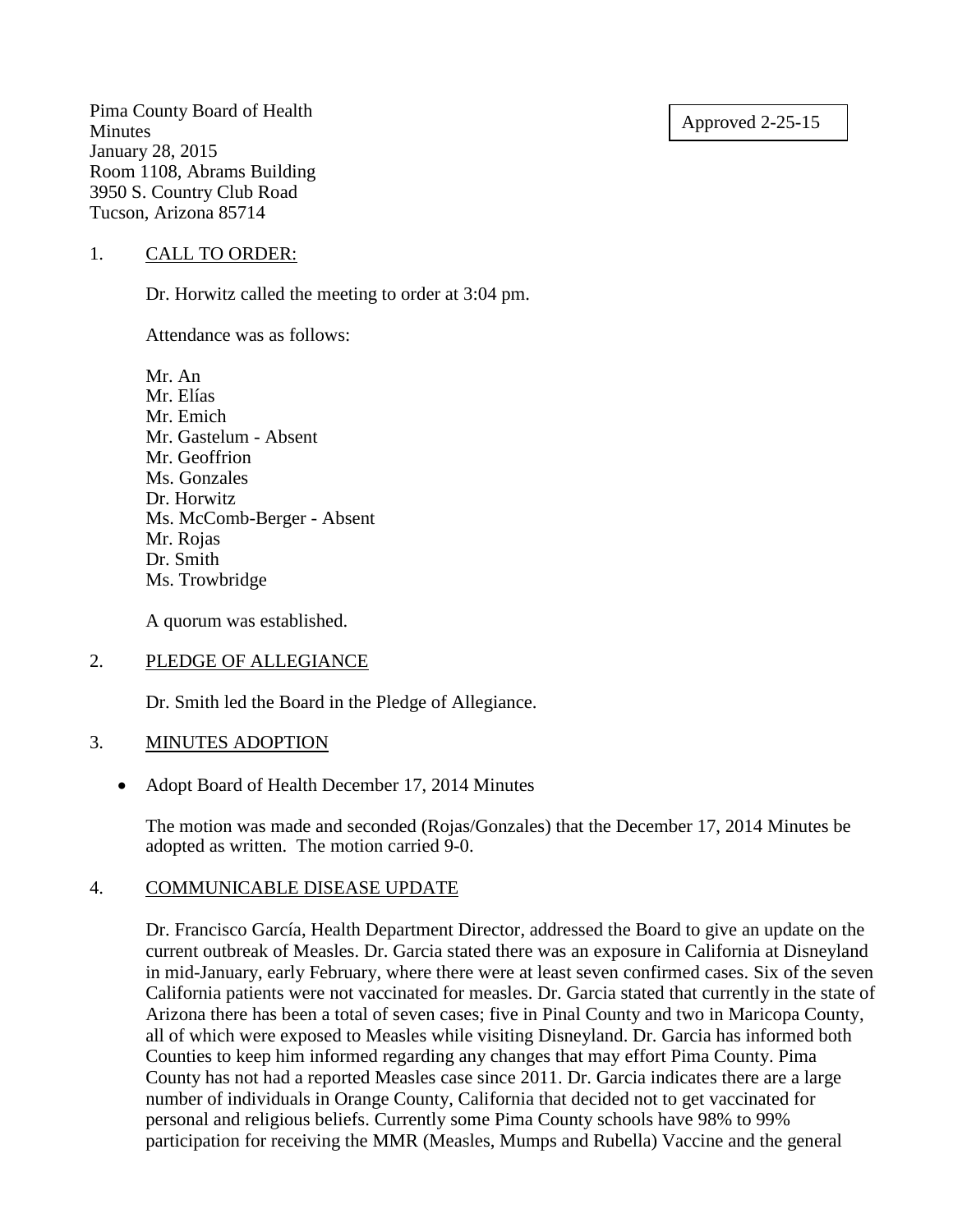public has about 96% to 97%. Dr. Garcia stated that Measles is one of the highly contagious diseases that is transmitted primarily from person to person by large respiratory droplets but can also be spread by the airborne route as aerosolized droplet nuclei.

Dr. Garcia discussed the Measles outbreak that occurred in Pima County in 2008 that began with the confirmed diagnosis of a Swiss tourist initially seen for a rash in a local hospital on February 12, 2008. By the time the outbreak was officially declared over on July 21, 2008 six hundred possible cases had been investigated; 13 measles cases were confirmed; more than 2500 potentially exposed individuals were contacted; 30 special clinics had provided over 18,000 doses of MMR; more than 12,000 employees and nearly 2,000 volunteer hours had been devoted to active and passive surveillance, call center, rash team, and clinic activities; and \$836,556 had been spent to contain this highly infectious disease.

Dr. Garcia also informed the Board that his team went public with the final draft of the Pima County Emerging Infectious Disease Response that can be found at pima.gov/evd. The purpose is to track international travel to make sure events where lots of individuals attend, like the gem show, are monitored and have a plan of action to follow. On December 27, 2014 Dr. Garcia held a meeting with Gem Show Coordinators to discuss operations and inform them of the County's Emerging Infectious Disease Response Plan.

Another topic briefly discussed was vector borne diseases and currently there are 6 cases of Dengue Fever which is transmitted through insect bites. There have been no domestic cases reported; all cases have been associated with international travel. Dr. Garcia stated that the Secretaria De Salud (Secretary of Health) in Sonora, Mexico has developed very important educational reports on vector borne diseases; he plans to translate the reports in English for County purposes.

Dr. Garcia also stated there are now a total of 150 cases of Syphilis with no new cases. The overwhelming majority of the cases are among men ages 20-45 years old that have sex with men. Approximately one out of three of the syphilis cases also have a preexisting HIV infection. The outreach methods that the Pima County Health Department has been working with to raise awareness are purchasing bus stop advertising; and utilizing non-traditional outreach and advertising methods to reach the outbreak's target demographics have been successful. Dr. Garcia stated the main focus is to have clinics maintain awareness and keep track of new and previous cases.

# 5. UPDATE ON PIMA COUNTY HEALTH DEPARTMENT BUDGET

Dr. Francisco García, Health Department Director introduced Garrett Hancock, Business Operations Division Manager, to give an update on the Health Department's budget. Mr. Hancock spoke about the Health Department's accomplishments, current challenges, and goals for the future, better understanding of budget process and terms, provision and review of monthly budget status by bureau and unit, and better coordination with Grants Management resulting in a smoother budget process. Mr. Hancock referenced one significant change, in which the County will lease all of its computer hardware and software so that all county employees will have up-todate computer tools. There were also organizational changes in both Health and Grants, consolidating several smaller units into one big unit in Health and creating new units in Grants Management to segregate each new funding stream. The final change was to transition all staff to the new AMSA system.